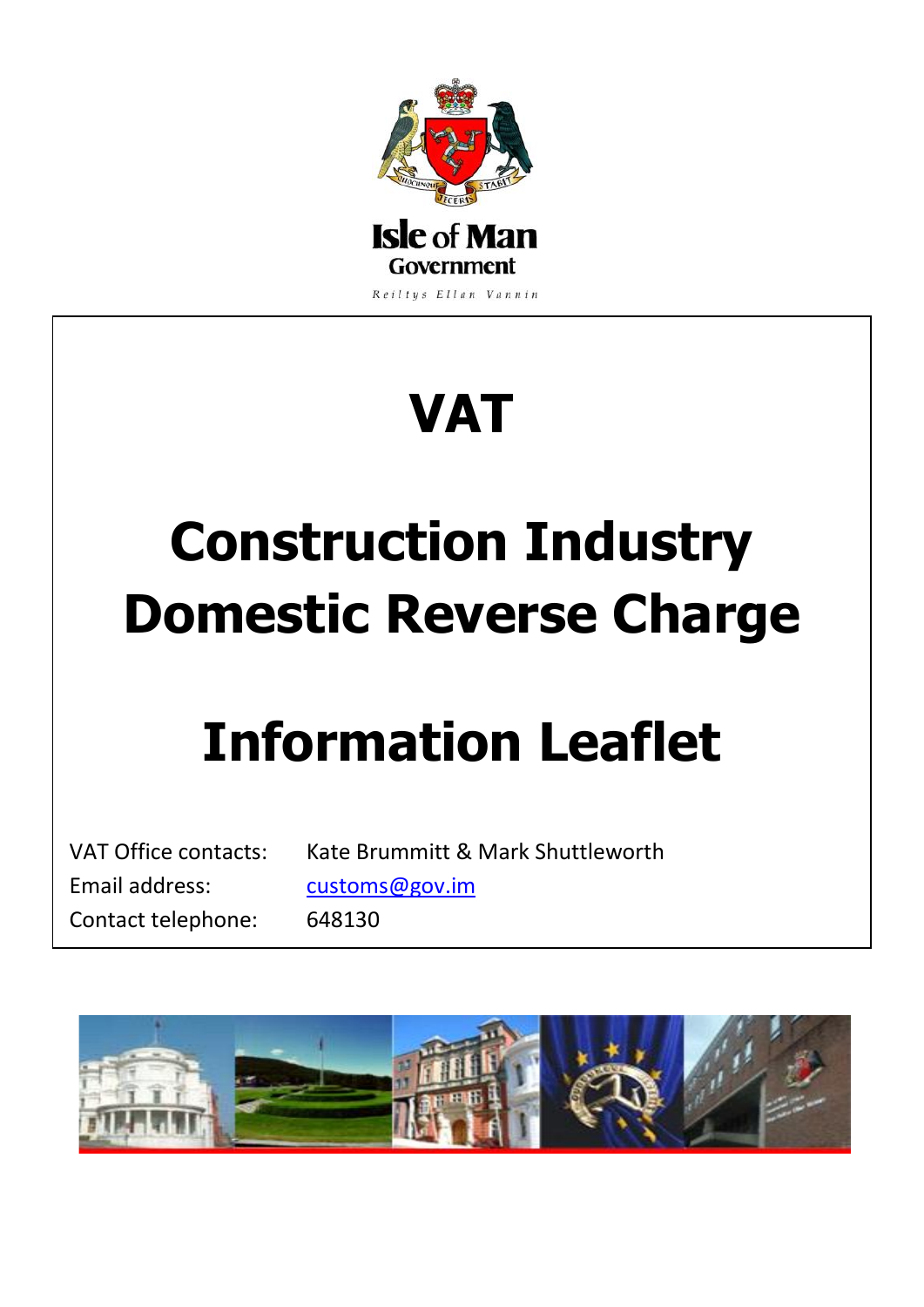#### **Useful Links and contact details**

An introduction to VAT

[https://www.businessisleofman.com/assets/PDFs/31fcb7b77d/Introduction-to-](https://www.businessisleofman.com/assets/PDFs/31fcb7b77d/Introduction-to-VAT.pdf)[VAT.pdf](https://www.businessisleofman.com/assets/PDFs/31fcb7b77d/Introduction-to-VAT.pdf)

*Customs & Excise North Quay Douglas IM99 1AG 01624 648130*

The Isle of Man Construction Industry Scheme

[https://www.gov.im/categories/tax-vat-and-your-money/income-tax-and-national](https://www.gov.im/categories/tax-vat-and-your-money/income-tax-and-national-insurance/contractors/the-isle-of-man-construction-industry-scheme/)[insurance/contractors/the-isle-of-man-construction-industry-scheme/](https://www.gov.im/categories/tax-vat-and-your-money/income-tax-and-national-insurance/contractors/the-isle-of-man-construction-industry-scheme/)

*Income Tax Division Bucks Roads Douglas IM1 3TX 01624 685400*

VAT Reverse Charge technical guide

<https://www.gov.uk/guidance/vat-reverse-charge-technical-guide>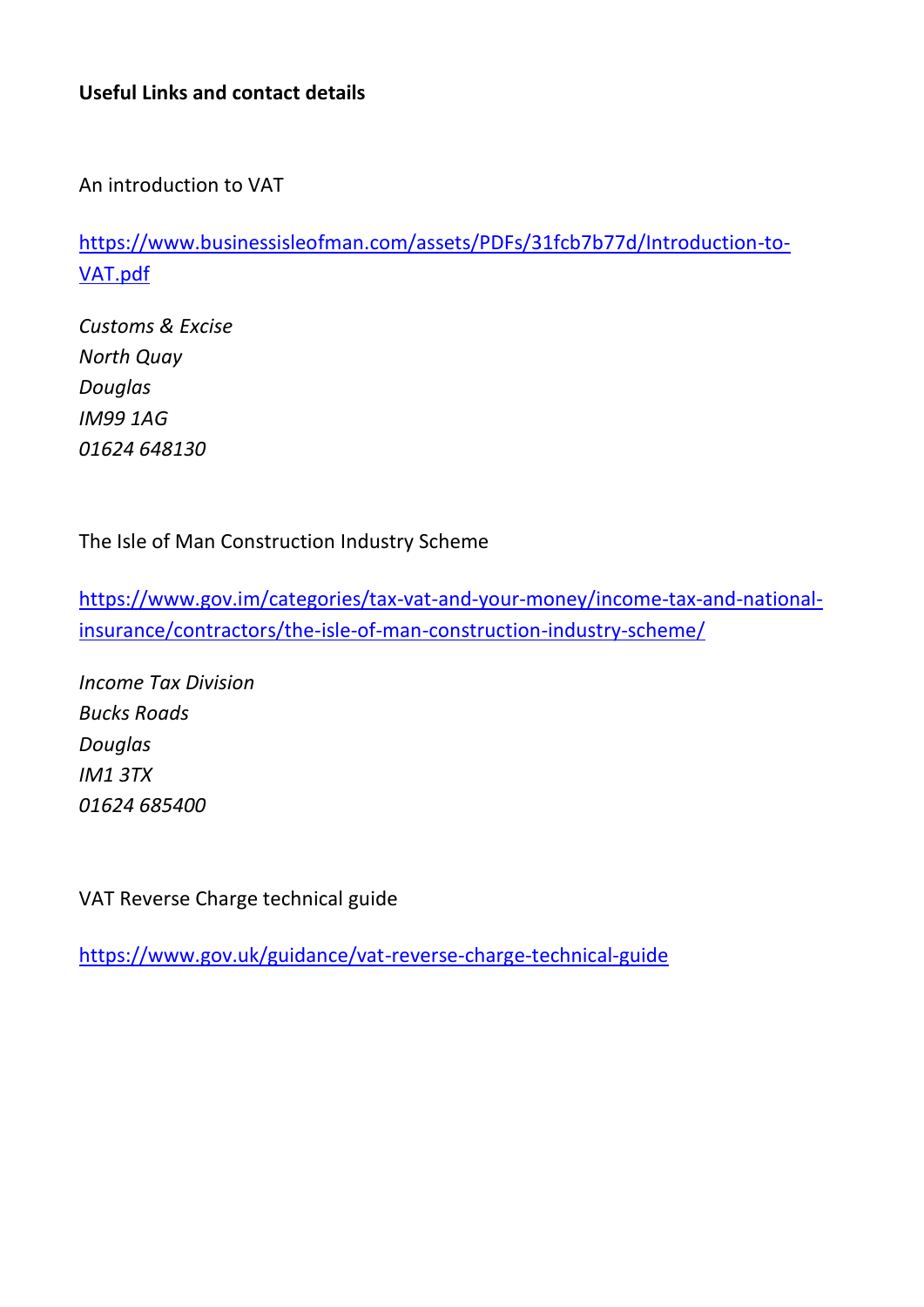**The domestic Reverse Charge for the construction industry is an anti-avoidance measure which requires the customer who receives the services to account for the VAT due on these services on their VAT return rather than the supplier of the services.**

### **Who does the Reverse Charge apply to?**

You must use the Reverse Charge if you meet **ALL** of the following conditions:-

- 1. You are VAT registered
- 2. You supply or buy construction industry services to sell on
- 3. The services you buy or sell are reportable within the CIS scheme (specified service)
- 4. The services are subject to 20% or 5% VAT
- 5. You are **NOT** providing services to an end user

An "end user" is a consumer or final customer for Reverse Charge purposes. They may be VAT and CIS registered but do not make onward supplies of the services that they have received (e.g. a property developer who will sell or rent out the completed building)

Intermediary suppliers are VAT and CIS registered businesses that are connected or linked to an end users. If an intermediary supplier buys construction services and just re-supplies them to a connected or linked end user, they are all treated as end users and the Reverse Charge does not apply.

To be connected or linked to an end user the supplier must either: Have a relevant interest in the same land where the construction is taking place, or Be part of the same corporate structure or undertaking

### **What you need to do?**

- 1. Check your customer/supplier is VAT registered
- 2. Check your customer/supplier is CIS registered
- 3. Review your supply to see if it meets the definition of a specified service under the CIS scheme
- 4. Ensure the supply is not being made to an end user or an intermediary supplier
- 5. Ensure your accounting system can account for the Reverse Charge.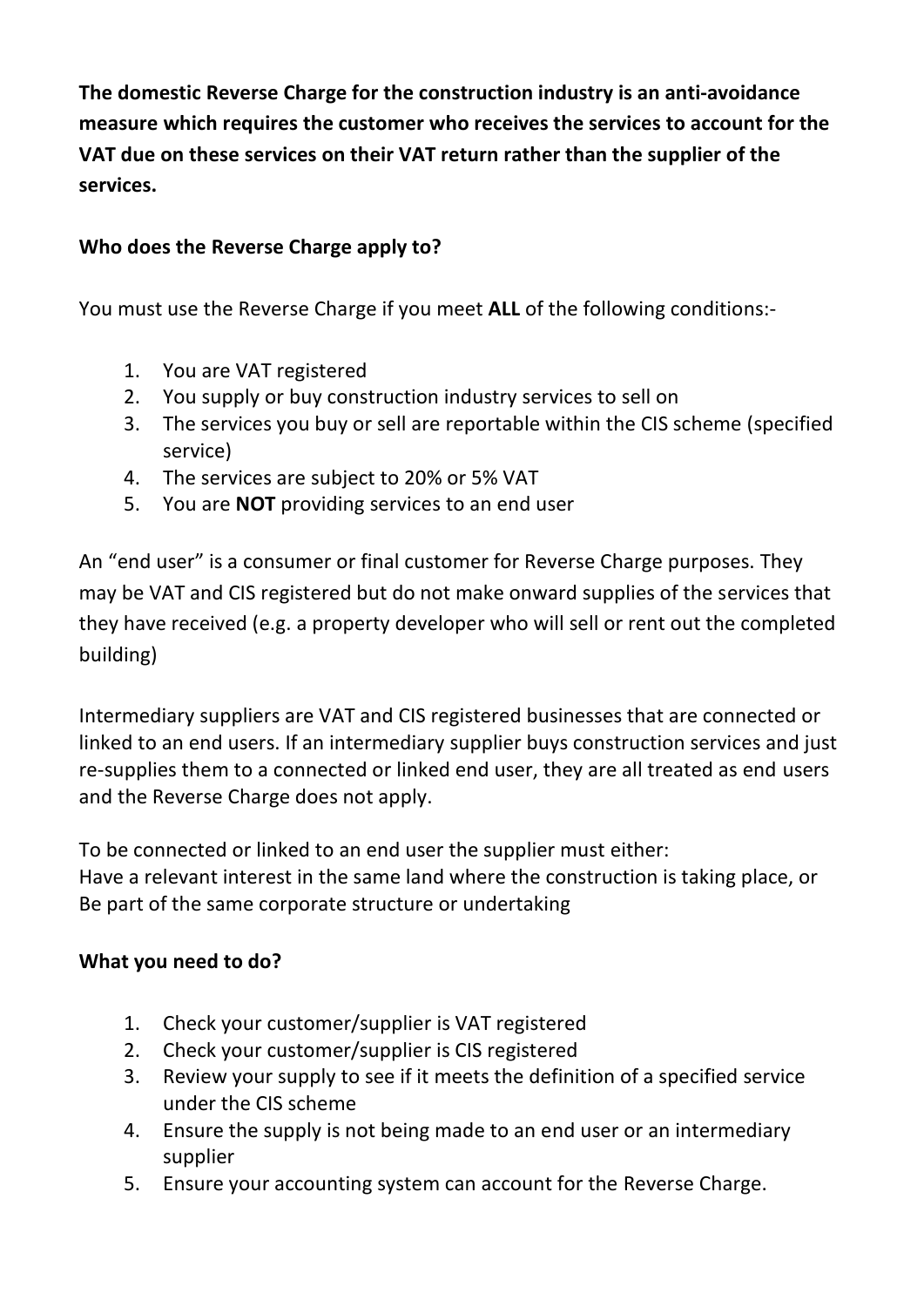## **Specified and excluded services are detailed in the CIS scheme.**

#### **What are specified services?**

For the purpose of CIS, construction work includes:

- preparing the site, eg laying foundations and providing access works
- demolition and dismantling
- building work
- alterations, repairs and decorating
- installing systems for heating, lighting, power, water and ventilation
- cleaning the inside of buildings after construction work

#### **What are excluded services?**

Certain supplies are excluded from the Reverse Charge these include:

- Professional work of architects
- Surveyors
- **•** Engineering
- Consultants in building, interior or exterior decoration and landscape
- Drilling for/or extracting oil, natural gas and minerals.
- Manufacturing building and engineering components or plant and machinery
- Installing security systems including burglar alarms and CCTV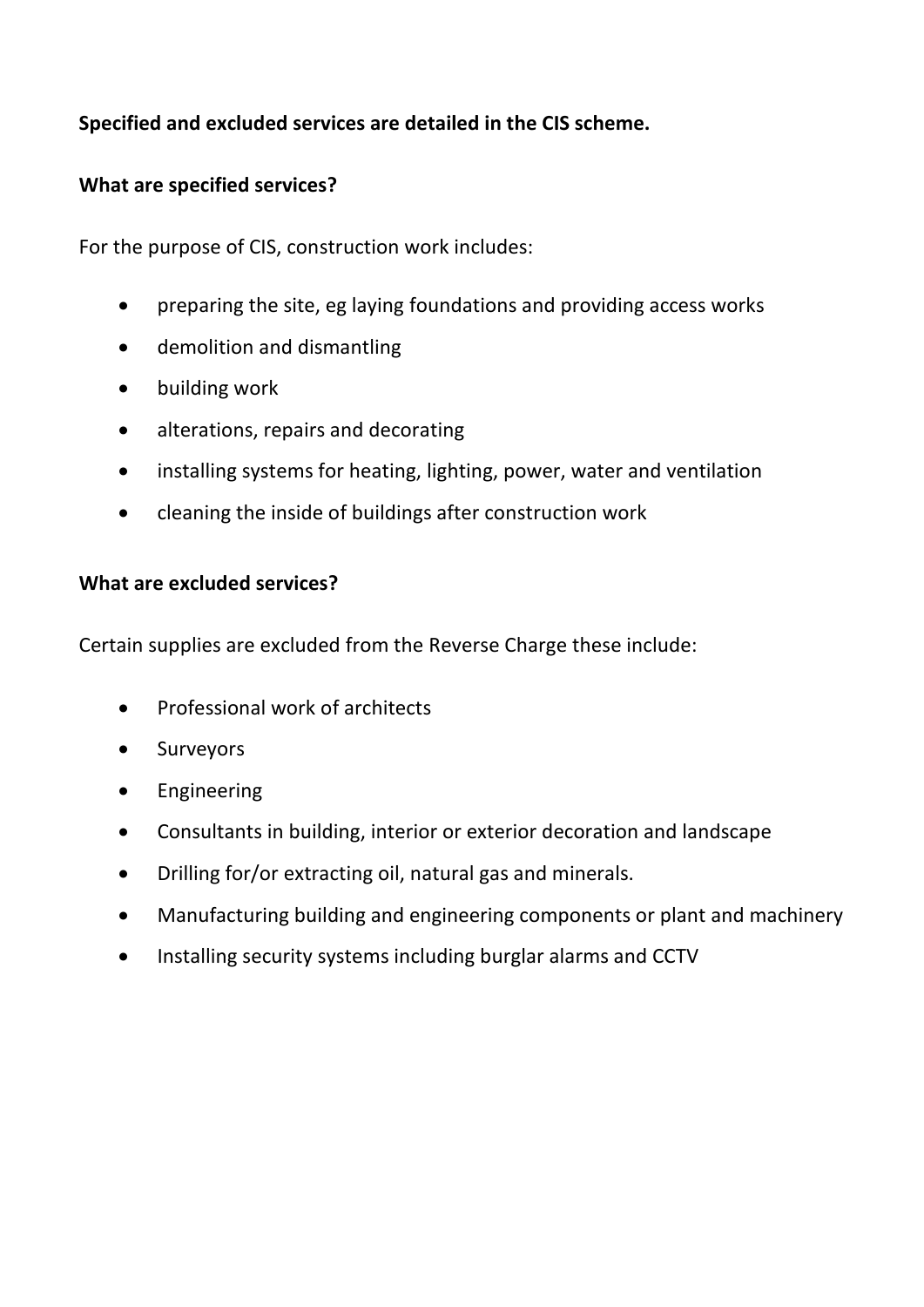#### VAT: domestic reverse charge for building and construction services

#### **Annex 1**

Use this flowchart to see how you would decide whether to apply normal VAT rules, or apply the domestic reverse charge.

Do not use it for services supplied by employment businesses.

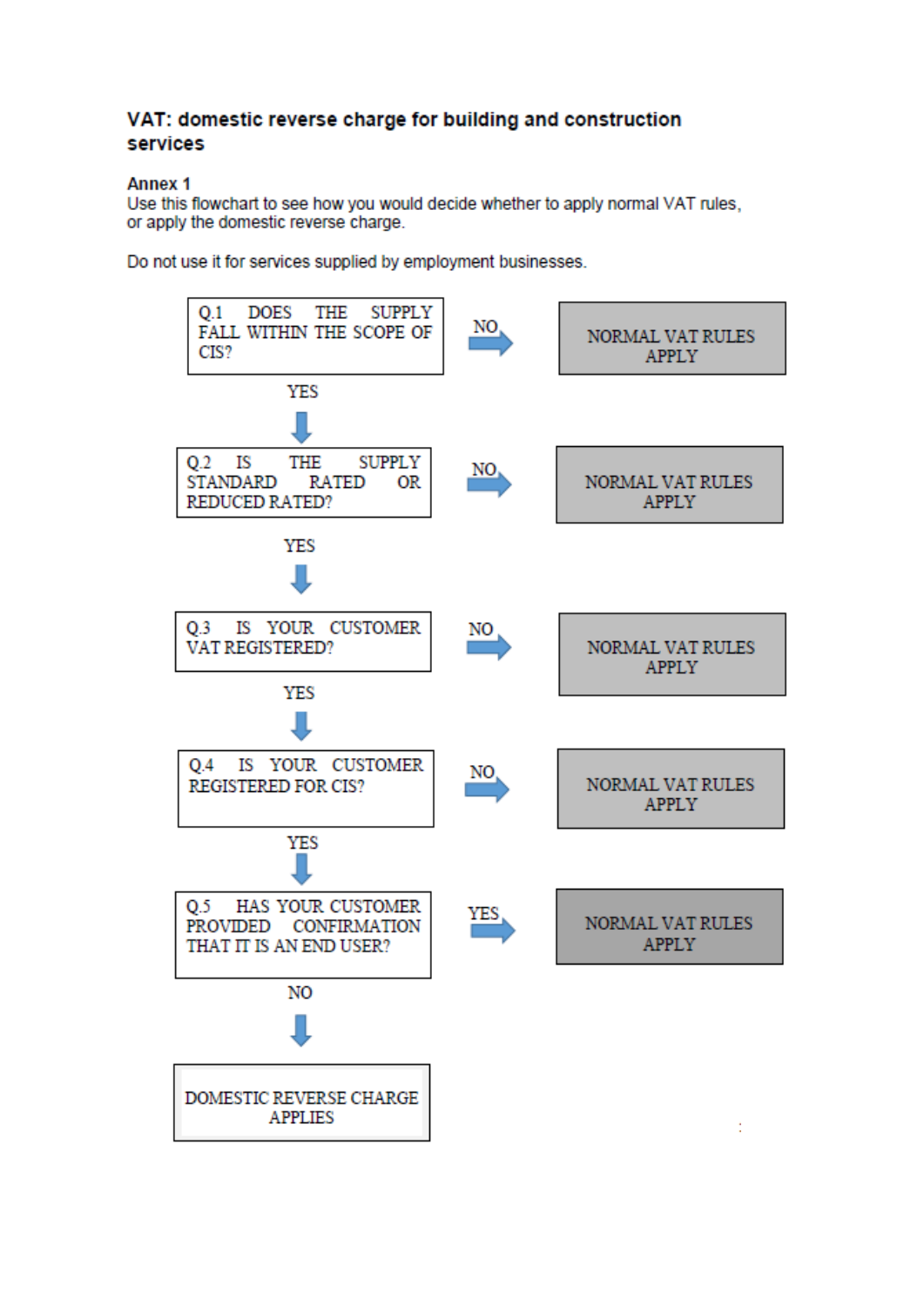#### **Accounting for the Reverse Charge**

When raising a sales invoice under the Reverse Charge rules the supplier will not charge any VAT on the invoice. Instead the supplier should make it very clear that it is their responsibility of the customer to account for the VAT on their own VAT Return

In the example below you can see that two alternative methods have been used (highlighted in red)

|                                                                                                                                                                               |                  | From: Sub-Contractor (Supplier)<br>Supplier's Address<br>Supplier's VAT Registration No |                              |             |
|-------------------------------------------------------------------------------------------------------------------------------------------------------------------------------|------------------|-----------------------------------------------------------------------------------------|------------------------------|-------------|
| To: Contractor (Customer)<br><b>Customer's Address</b><br>Customer's VAT Registration No                                                                                      |                  |                                                                                         |                              |             |
| <b>Invoice No:</b><br><b>Invoice Date:</b>                                                                                                                                    |                  |                                                                                         |                              |             |
| Description                                                                                                                                                                   | Net $(E)$        | <b>VAT Rate</b>                                                                         | VAT (£                       | Gross $(E)$ |
| Refurbishment of commercial<br>premises                                                                                                                                       | 200,000          | 20%                                                                                     | Reverse<br>charge<br>applies | 200,000     |
| Converstion of office block to<br>residential housing                                                                                                                         | 150,000          | 5%                                                                                      | Reverse<br>charge<br>applies | 150,000     |
| Total                                                                                                                                                                         | <b>DOM: ONLY</b> |                                                                                         |                              | 350,000     |
| Customer to account to IOM C&E for the reverse charge output tax on the VAT<br>exclusive price of the items marked "reverse charge at the relevant VAT rate as<br>shown above |                  |                                                                                         |                              |             |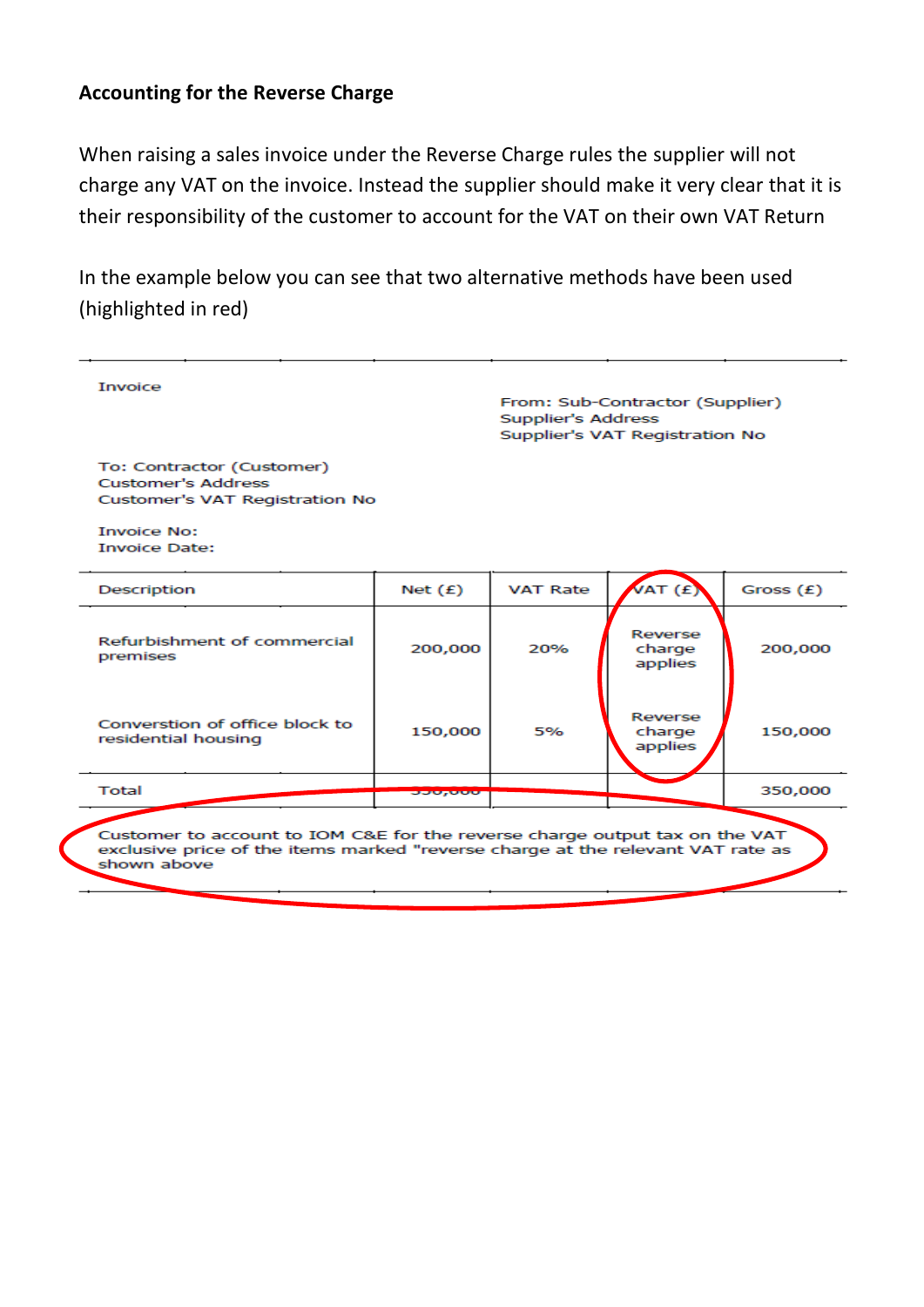#### **Accounting for the reverse charge**

The supplier does not need to account for VAT on their VAT return; they only need to include the value of their supply in BOX 6.



VAT Notes - Items of general interest to Isle of Man traders - can be found on our website at http://www.gov.im/categories/tax,-vat-and-your-money/customs-and-excise/public-notices/vat-notes/

Before you fill in this form please read the notes on the back and the VAT leaflet 'Filling in your VAT return'. Complete all boxes clearly in ink, writing 'none' where necessary. Do not put a dash or leave any box blank. If there are no pence write '00' in the pence column. Do not enter more than one amount in any box.  $\mathbf{r}$  $\overline{a}$ 

| VAT due in this period on SALES and other outputs                                                                                | 1              |     |                |
|----------------------------------------------------------------------------------------------------------------------------------|----------------|-----|----------------|
| VAT due in this period on ACOUISITIONS from EC MEMBER STATES other<br>than the U.K.                                              | $\overline{2}$ |     |                |
| Total VAT Due (the sum of boxes 1 and 2)                                                                                         |                |     |                |
| VAT reclaimed in this period on PURCHASES and other inputs (including<br>acquisitions from the EC)                               | 4              |     |                |
| Nett VAT to be paid to Customs or reclaimed by you (DIFFERENCE BETWEEN<br>BOXES 3 & 4)                                           | 5              |     |                |
| Total value of SALES and all other outputs excluding any VAT. Include your<br>BOX 8 & BOX 10 FIGURES                             | 6              | 106 | 0 <sub>0</sub> |
| Total value of PURCHASES and all other inputs excluding VAT, Include your<br>BOX 9 FIGURE                                        | 7              |     | 00             |
| Total value of all SUPPLIES of GOODS and related services, excluding any<br>VAT, to EC Member States from the I.O.M. or U.K.     | 8              |     | 00             |
| Total value of all ACQUISITIONS of GOODS and related services, excluding<br>any VAT, from EC Member States to the I.O.M. or U.K. | 9              |     | 00             |
| Total value of SUPPLIES of I.O.M. Accommodation or renovation and<br>repair of dwellings subject to VAT at the rate of 5%        | 10             |     | 00             |